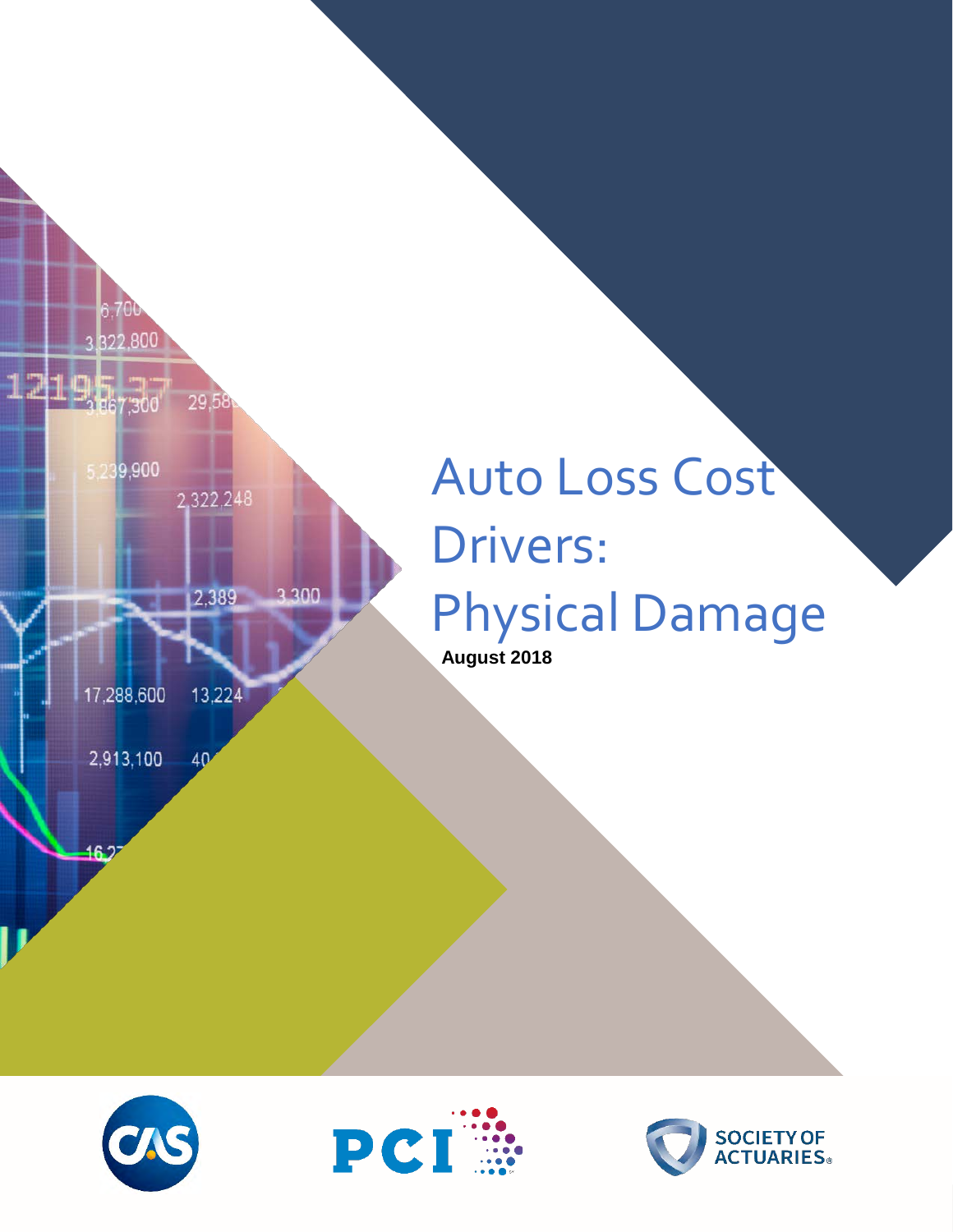## Auto Loss Cost Drivers: Physical Damage

### **August 2018**

*Examining the drivers of collision and comprehensive frequency and severity.* 

In the latter half of 2013, personal auto insurance carriers began to notice an uptick in property damage liability and collision frequency. This marked the beginning of a new increasing frequency trend bucking over 25 years of falling crash rates. While the period of falling frequency preceding this increase was largely attributable to safety awareness, technology, and enforcement, explanations supporting increasing frequency needed further investigation.

In response, industry partners banded together to analyze these trends. Using publicly available data from the Federal Highway Administration, Bureau of Labor Statistics, the Census Bureau, and other sources, an analysis group is searching for explanatory variables. This paper represents some of their findings in collision and comprehensive frequency and severity. The group's goal is to provide an analytical basis for discussing and understanding auto insurance loss cost drivers that ultimately affect premiums. Please note that the collision frequency section of the report was first published in January 2018 under the title "Auto Loss Cost Trends Report."

The key findings from this work are:

- Congestion (through drivers per lane mile or average commute times) is positively related to collision frequency and comprehensive severity.
- Collision severity is largely driven by economic factors.
- Comprehensive frequency is impacted by the seasonal pattern of hailstorms and is generally higher in states with a zero-deductible windshield policy.
- Comprehensive severity is also impacted by natural disasters (like hurricane Sandy in our dataset).

## Data Description

We mainly focus on two sources of data, the auto claims data and the economic variables which we will try to relate to them. We have quarterly frequency and severity data for each state (excluding DC and HI) from Q4 2011 through Q4 2015 from the FAST TRACK PLUS™ database. Additionally, we have the following state-level explanatory variables.

- UrbanVMTPercent: Percent of the vehicle miles traveled (VMT) in an urban area.
- LawyersPer1MillionCapita: Number of lawyers in the state per 1 million people.
- UrbanAvgCommuteTime: Average commute time in minutes for people in urban areas.
- RuralAvgCommuteTime: Average commute time in minutes for people in rural areas.
- MobileBroadbandPercent: Percent of population with access to mobile broadband
- InterstateGood: Percent of interstate miles rated as good
- DriversUnder20Percent: Percent of drivers under age 20
- DriversOver75Percent: Percent of drivers over age 75
- CommutePrivateVehiclePercent: Percent of people who commute by private vehicle
- AverageQuarterlyPrecipitation: Average quarterly precipitation in inches.
- BLSUnemployment: Unemployment rate from Bureau of Labor Statistics (BLS)
- UrbanVMTperLane: Urban vehicle miles traveled per urban lane mile.
- RuralVMTperLane: Rural vehicle miles traveled per rural lane mile.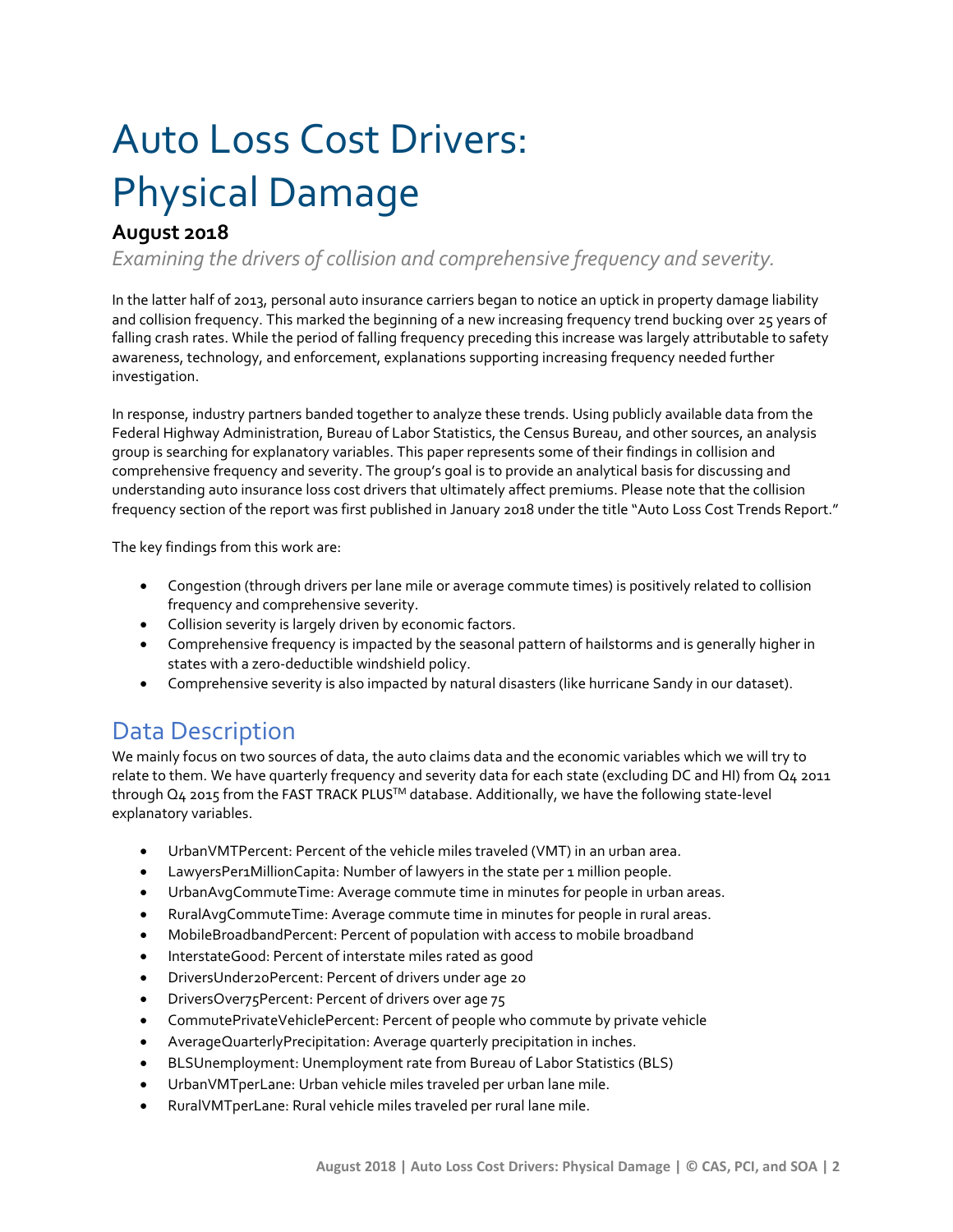- CapitalOutlayperVMT: Total transportation dollars spent on capital projects, per vehicle miles travelled.
- MaintenanceExpensesperVMT: Total transportation dollars spent on maintenance expenses, per VMT.
- PolicingExpensesperVMT: Total transportation dollars spent on policing expenses, per VMT.
- DUIs: Total DUIs per driver
- GasPricevsWage: Average gas price in dollars divided by average hourly wage in dollars.
- TortSystem: No-fault, optional no-fault, tort
- LicensedDrivers: Number of licensed drivers in the state.
- LaneMilesTotal: Total number of lane miles in the state.
- DriversperLaneMile: LicensedDrivers/LaneMilesTotal

## Collision Frequency

National private passenger auto collision frequency rates from 4Q 2011 through 4Q 2015 are shown in Figure 1.[1](#page-2-0) Massachusetts, Michigan, Maryland, and New York have the highest average collision frequency, while South Dakota, Idaho, Wyoming, and Montana have the lowest.

To analyze collision frequencies, states were divided into quintiles each year based on their average collision frequency. Quintile averages were then plotted against a set of automotive and financial variables. A description of all the variables in the analysis is available at the end of this report. Sample plots are shown in Figure 2.





Drivers per lane mile has a strong positive relationship

with collision frequency, and the relationship is very consistent across years. The same is true about many of the other congestion variables (rural/urban vehicle miles traveled (VMT) per lane, rural/urban commute time, number of licensed drivers, etc.).



#### Figure 2 **Histograms of Factors Grouped by Quintile**

<span id="page-2-0"></span><sup>1</sup> Private Passenger Auto Paid Collision Claim Frequency, FAST TRACK PLUSTM, 06 October 2017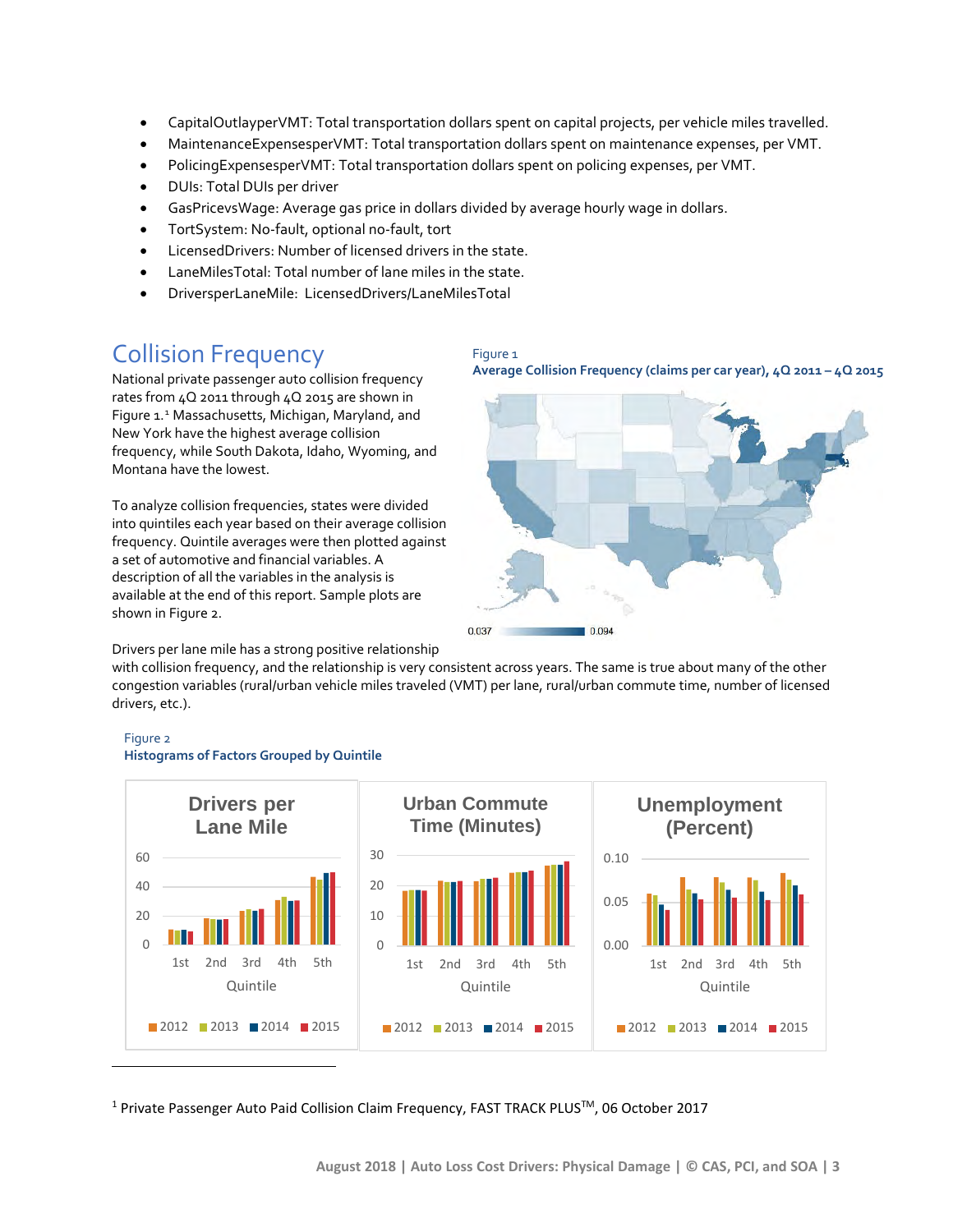Other variables which are driven by national trends, like unemployment, don't show much of a pattern other than between the years within the quintiles.

Many of the variables which appear to be strongly correlated with collision frequency are related to congestion. To distinguish between the variables and find the ones which best predict collision frequency, a random forest was constructed to compare the importance of each variable to the model. Variables with more importance have the best predictive ability. As seen in Figure 3, five variables stand out: Drivers per Lane Mile, Urban Average Commute Time, Rural Average Commute Time, System, and Urban VMT.

Another way to examine the impact of a single variable is an added variable plot. These plots show the relationship between collision frequency and another variable after accounting for the impact of all the other variables in the model. The actual values don't matter as much as the general pattern. When looking at the added variable plot we see that the pattern is consistent for both commute time variables and for drivers per lane mile. Urban VMT became slightly negatively related, though the relationship is not terribly strong.

#### Figure 3 **Variable Importance**

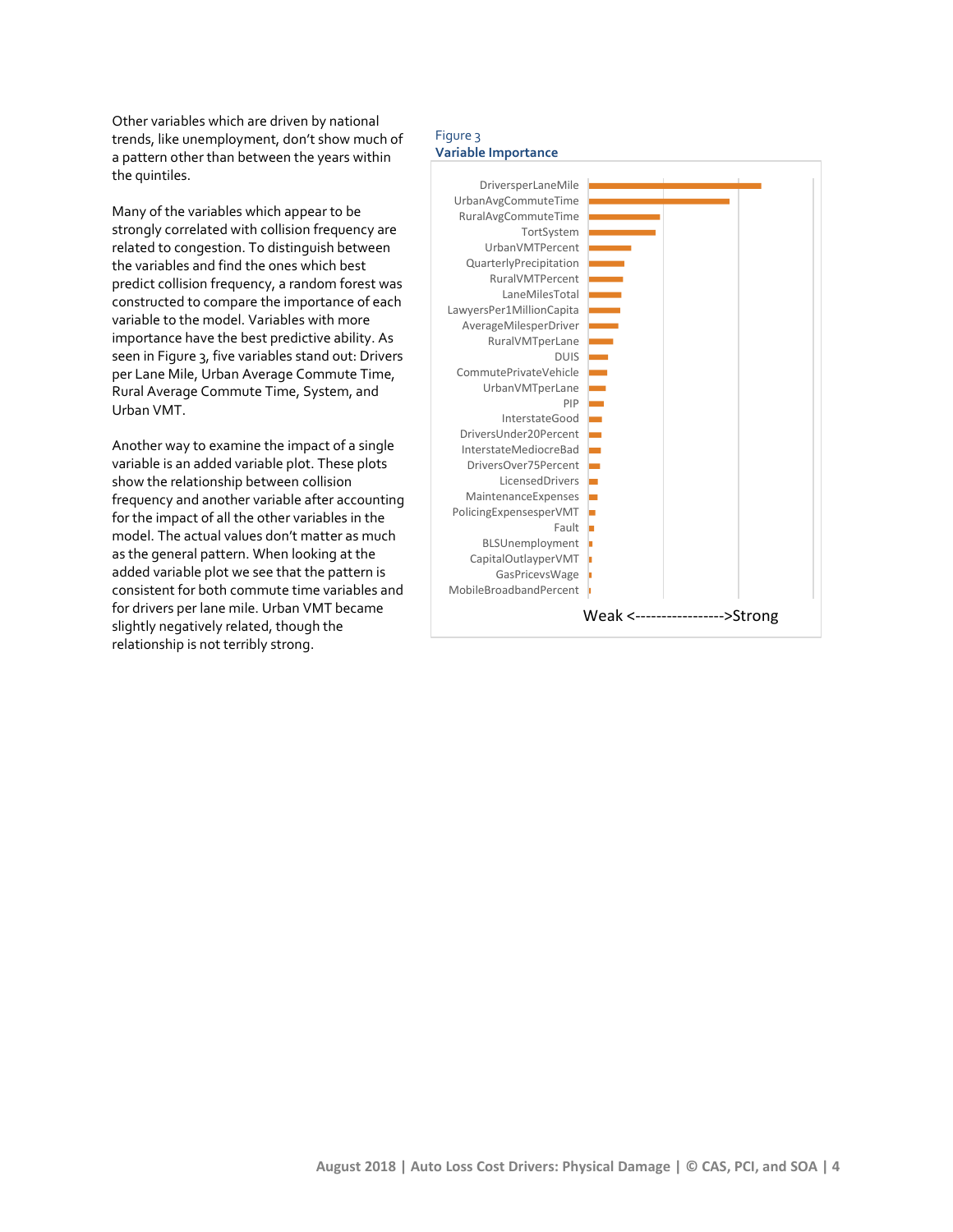Figure 4 Added Variable Plots

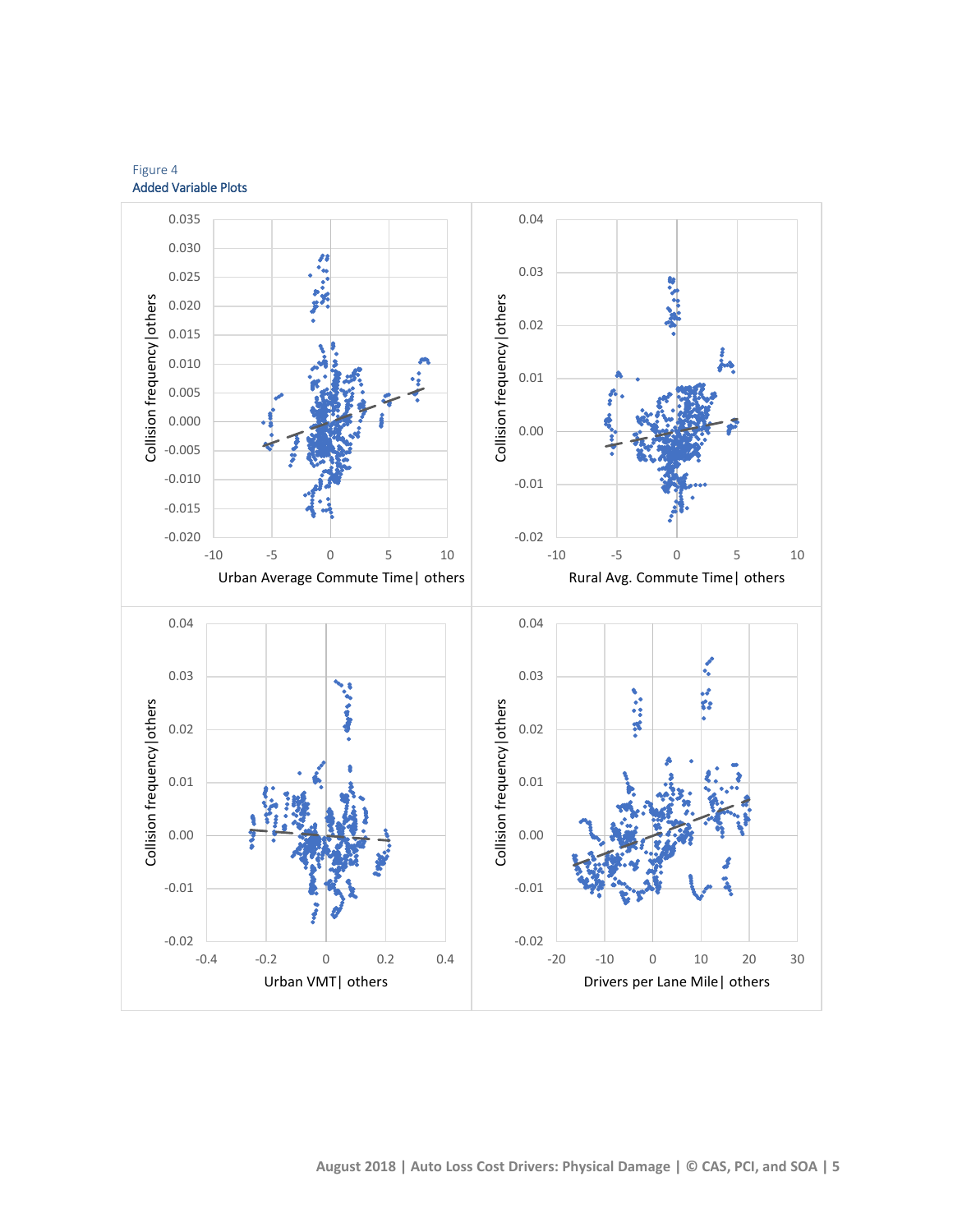Similar to the relationships seen in Figure  $4$ , the state-specific relationships with collision frequency are relatively strong for all the congestion variables, especially drivers per lane mile. One notable exception is Connecticut, shown in Figure 5. It seems to follow the pattern relatively well except for 4Q 2011. During that quarter, a major storm caused excessive snowfall throughout the state.





Figure 5



#### **Other Interesting Relationships to be Further Explored**

There are a few interesting relationships that we are still investigating. As we continue this analysis to more coverages and more years, we hope to gain a better understanding.

- DUIs appear to be negatively related to collision frequency, even after accounting for a few outlying states.
- Mobile broadband access (used as a proxy the likelihood that a driver may have a mobile device while driving) appears to have no impact on collision frequency. With all the current press around distracted driving, this was surprising (if it is a good proxy). Likely, we need to find a better proxy for distracted driving.
- The system (no-fault vs. tort) doesn't appear to impact the expected collision frequency, but has a big impact on the variance of the frequency.
- Both CA and WY increase in collision frequency, but decrease in drivers per lane mile each quarter.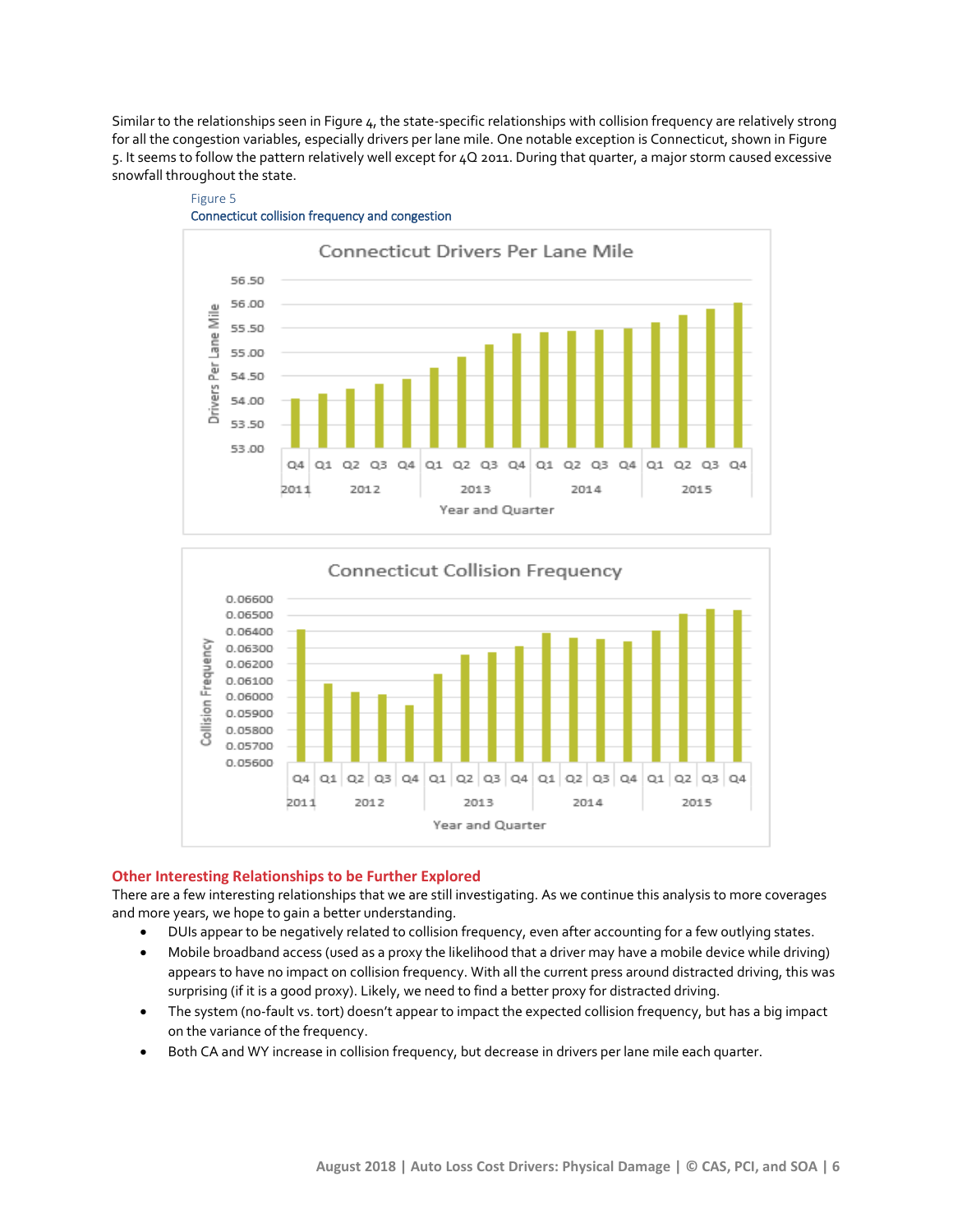## Collision Severity

#### **Important Variables**

A random forest model was fit to determine which explanatory variables had the most predictive ability for collision severity. Variables that have the highest importance in a random forest model have the best predictive ability. A plot displaying the relative importance of each of the variables is shown in Figure 6. The top five explanatory variables include percentage of people commuting with private vehicles, rural vehicle miles traveled per lane, gas price vs. wage, average miles per driver, and percentage of vehicle miles traveled that are urban. Some other notable variables include percentage of drivers over 75, lawyers per 1 million capita, and maintenance expenses per vehicle mile traveled. Most of these variables are related to the wealth of an area, such as gas price vs. wage and percentage of private vehicles. One theory is that with more wealth in an area, vehicles tend to be more expensive, and thus the average collision claim costs more.



#### **Percentage of Commuters with Private Vehicles**

The percentage of commuters with private vehicles in each state was a particularly important explanatory variable. However, when examining the plot of private vehicle percentages by collision severity quintile, a trend does not seem to be so obvious, which may mean that percentage of commuters with private vehicles could be a useful intermediary explanatory variable when coupled with others. New York's percentage of commuters with private vehicles is much lower than all other states. Almost half of the state population lives in New York City where many households do not own a car. Therefore, private vehicle percentage may largely be a surrogate, identifying New York. The added-variable plot of the model with respect to the percentage of commuters with private vehicles (excluding New York) is shown in Figure 7.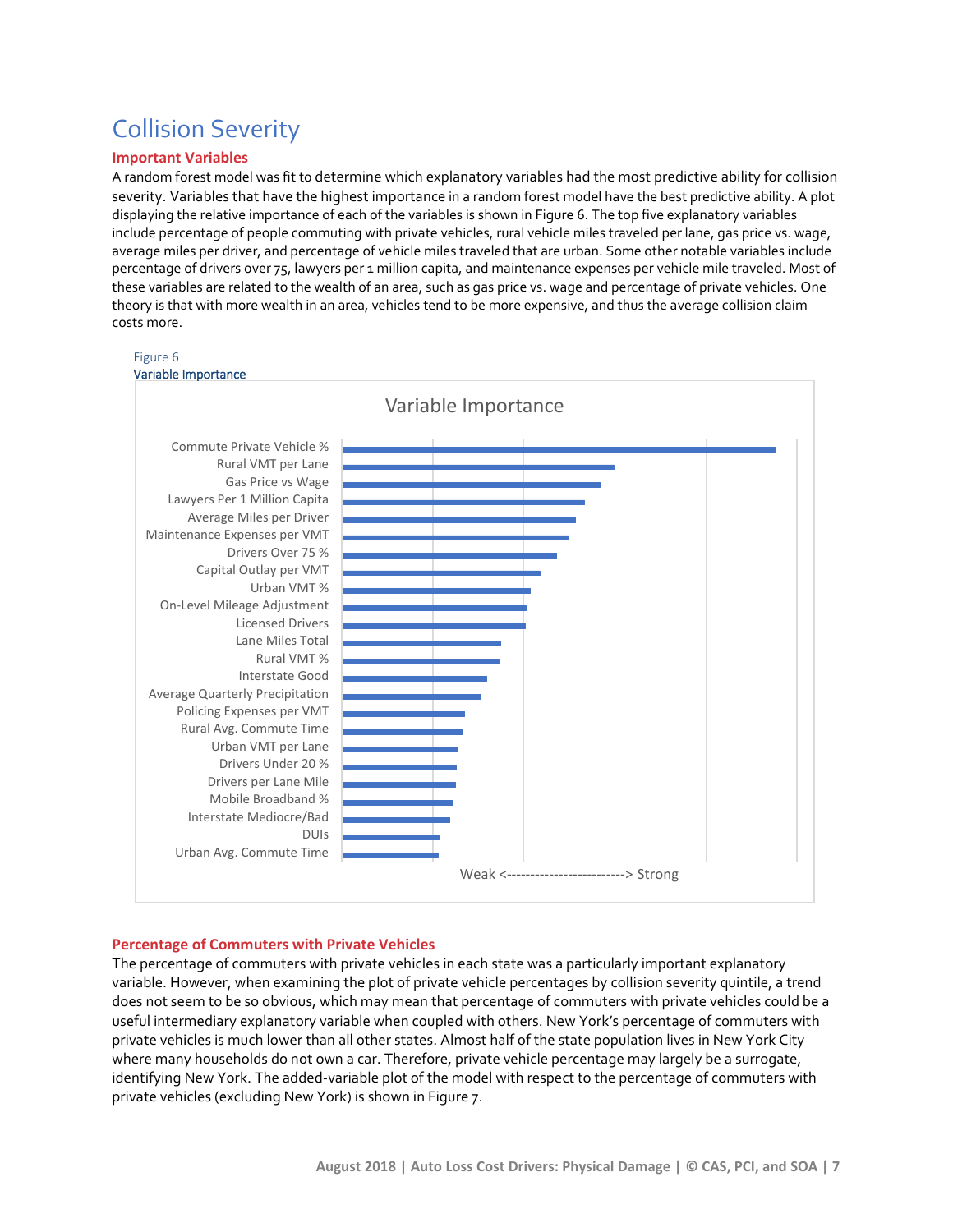

Figure 7 Private Vehicle Added Variable Plot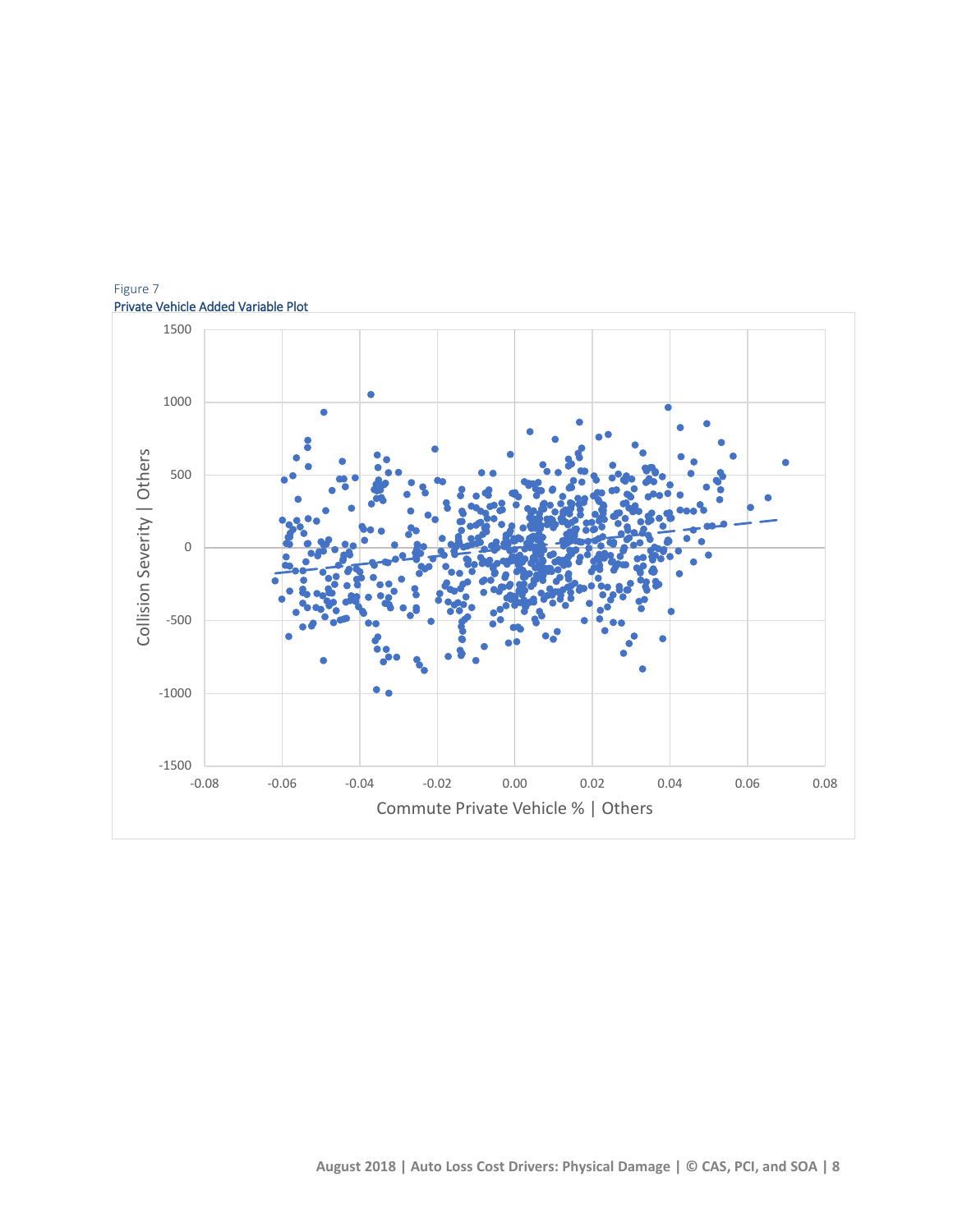



Figure 9



### **Rural Vehicle Miles Traveled per Lane**

Collision severity increases as rural vehicle miles traveled per lane decreases. This may be because driving speeds can be higher on rural roads that are less congested, leading to more expensive collisions. The quintile plot (Figure 8) shows that in every year the highest rural vehicle miles traveled per lane occurred in the states with the areas with the lowest collision severity. The added variable plot in Figure 9 displays this inverse trend clearly.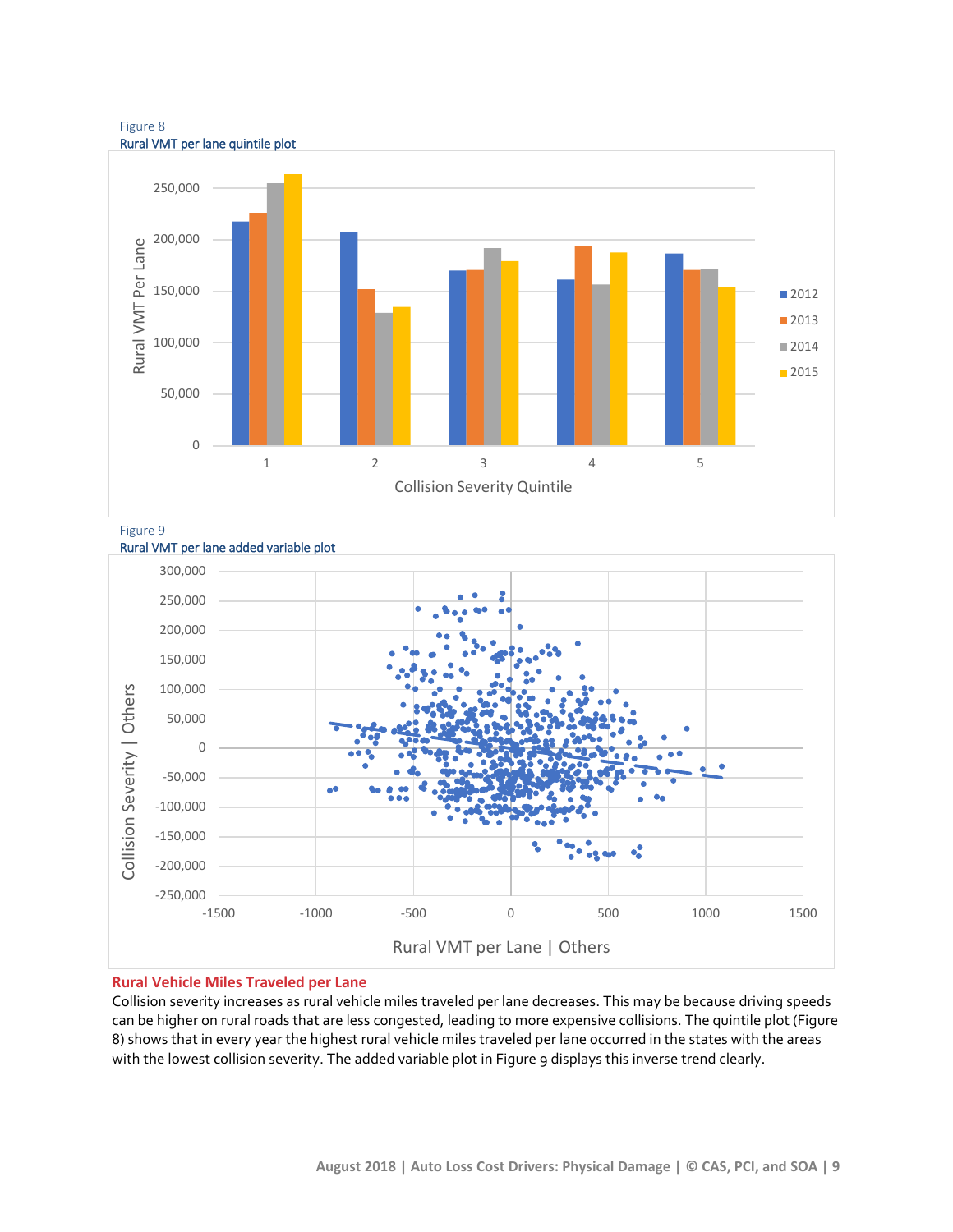

#### Figure 10 Average miles per driver added variable plot

#### **Average Miles per Driver**

Average miles per driver is positively correlated with collision claim severity (see Figure 10). This trend may have a similar explanation to rural vehicle miles traveled per lane. If cars can drive more miles, they are probably in rural areas, going much faster with less traffic. If the cars are going faster, they may be also having more severe accidents when they occur. There are a number of states (Alaska, Wyoming, Oklahoma, and Mississippi) outside the domain of the rest of the states. Even when excluding these states, there is still a positive effect of average miles per driver on collision claim severity.

#### **Percentage of Vehicle Miles Traveled that are Urban (vs. Rural)**

The higher the percentage of vehicle miles traveled that are urban in a state, the higher the collision claim severity will likely be. While this seems counterintuitive given the results in the previous sections, it is largely driven by Nevada. It accounts for all of the points in the top right corner in Figure 11. The majority of the driving in the state occurs in and around Las Vegas. Nevada has the 4<sup>th</sup> highest percentage of accidents in urban zones.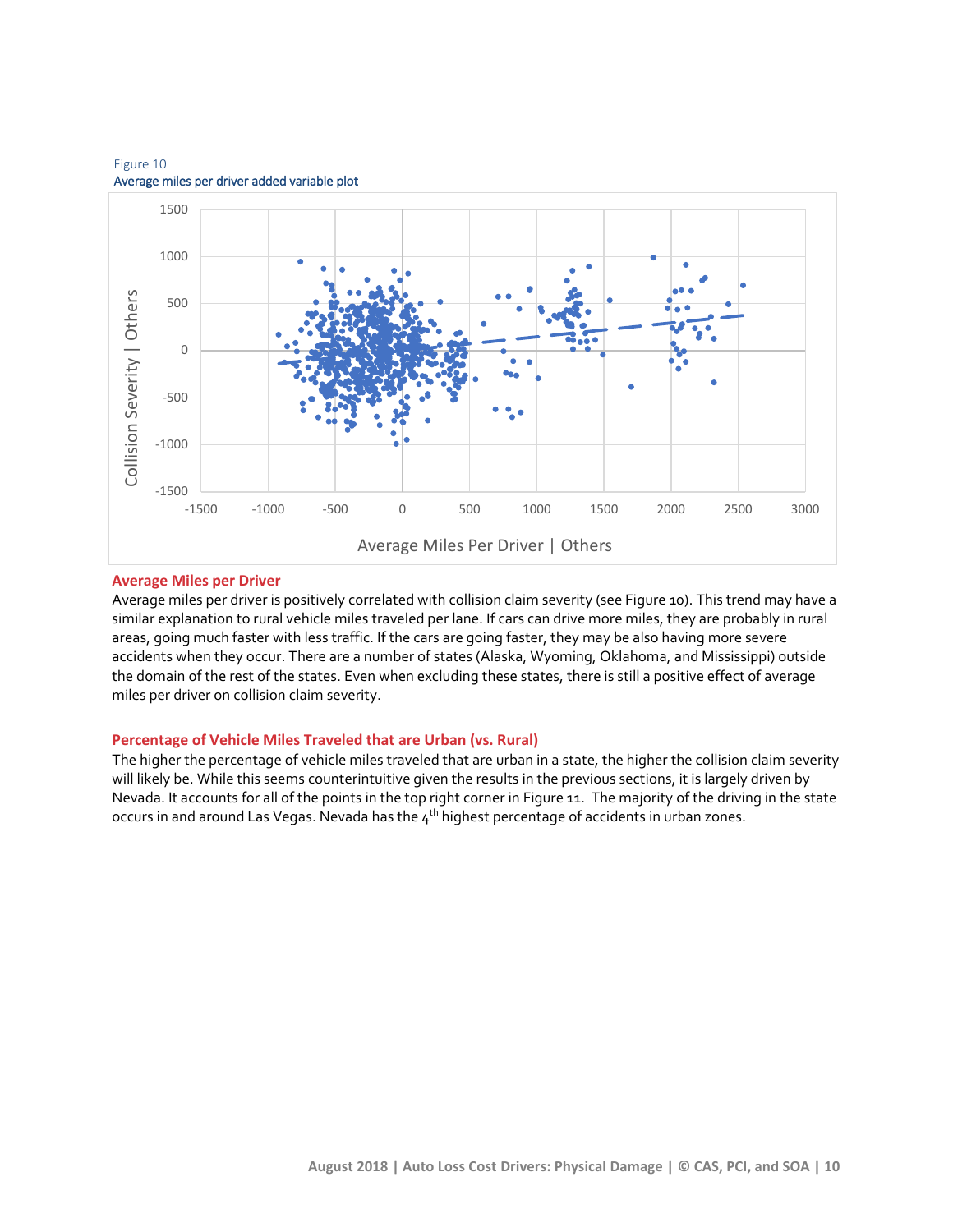Figure 11 Urban VMT percentage added variable plot



#### **An Additional Seasonal Trend**

A clear trend (shown by Figures 12 and 13) in states where weather varies dramatically by the season, collision claim severity fluctuates with each quarter. For example, California is much more stable in each quarter than states like Montana or Alaska, where the claim severity increases dramatically during the last and first quarters of every year.

#### **Conclusion**

In summary, the economic indicators are the most influential in predicting the severity of collision claims. The seasonality of the states also has a large impact on the quarterly data, as shown in Figure 13. Some important states to consider include Nevada due to its urban collision percentage, Alaska because of the low average miles per driver, and New York with a low percentage of commuters with private vehicles.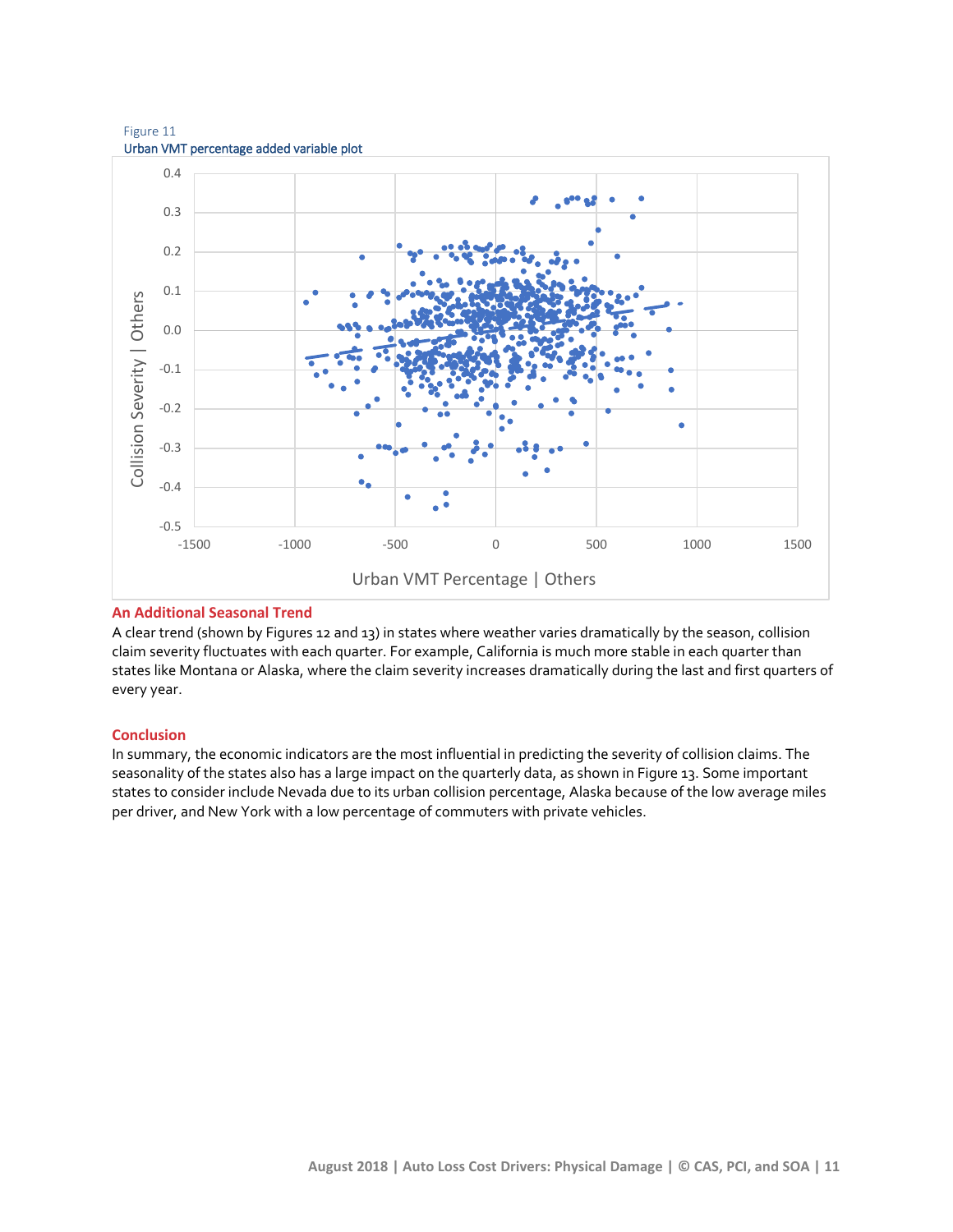Figure 12 Collision claim frequency (claims per car year) in western states

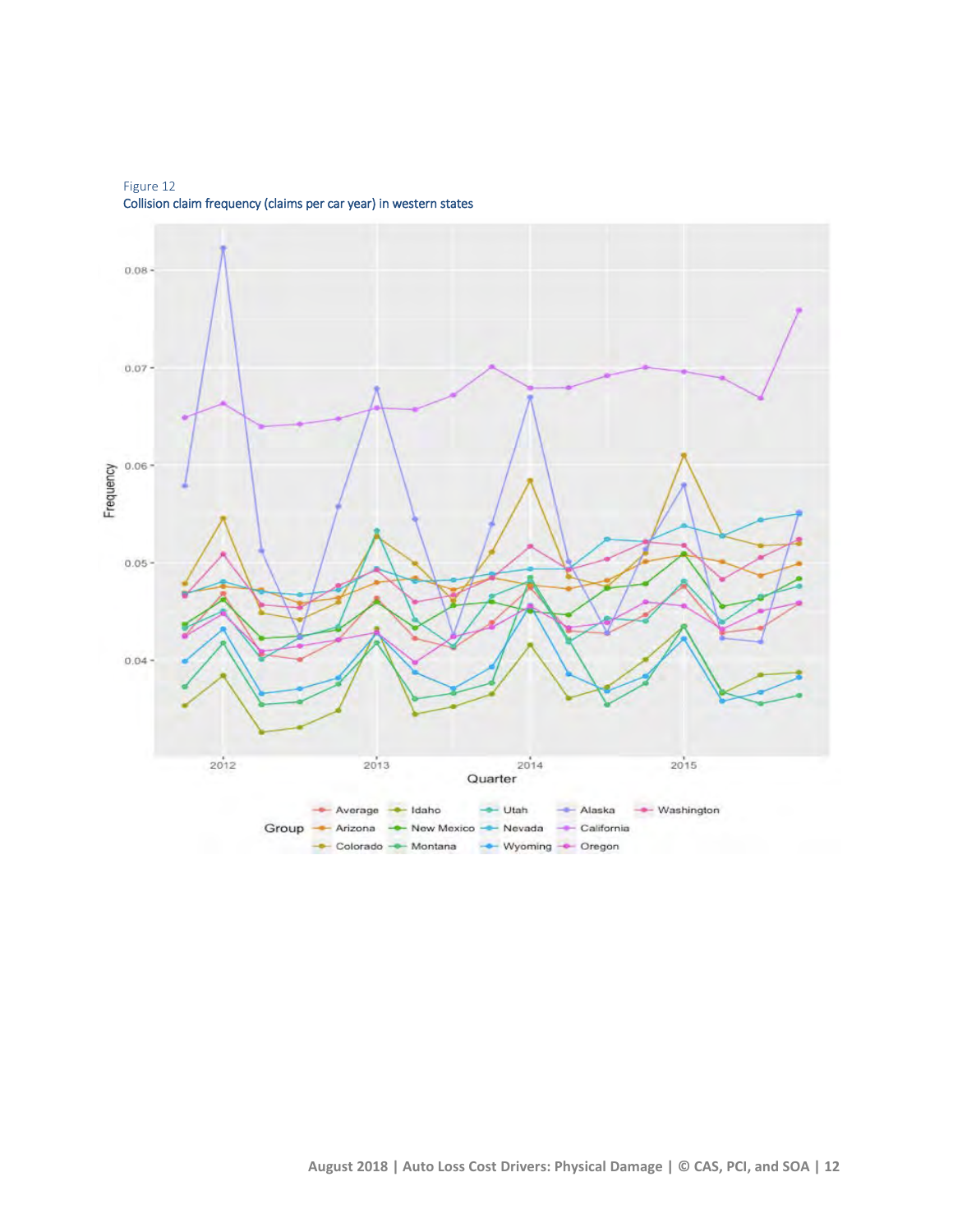Figure 13 Collision claim severity (dollars per claim) in western states

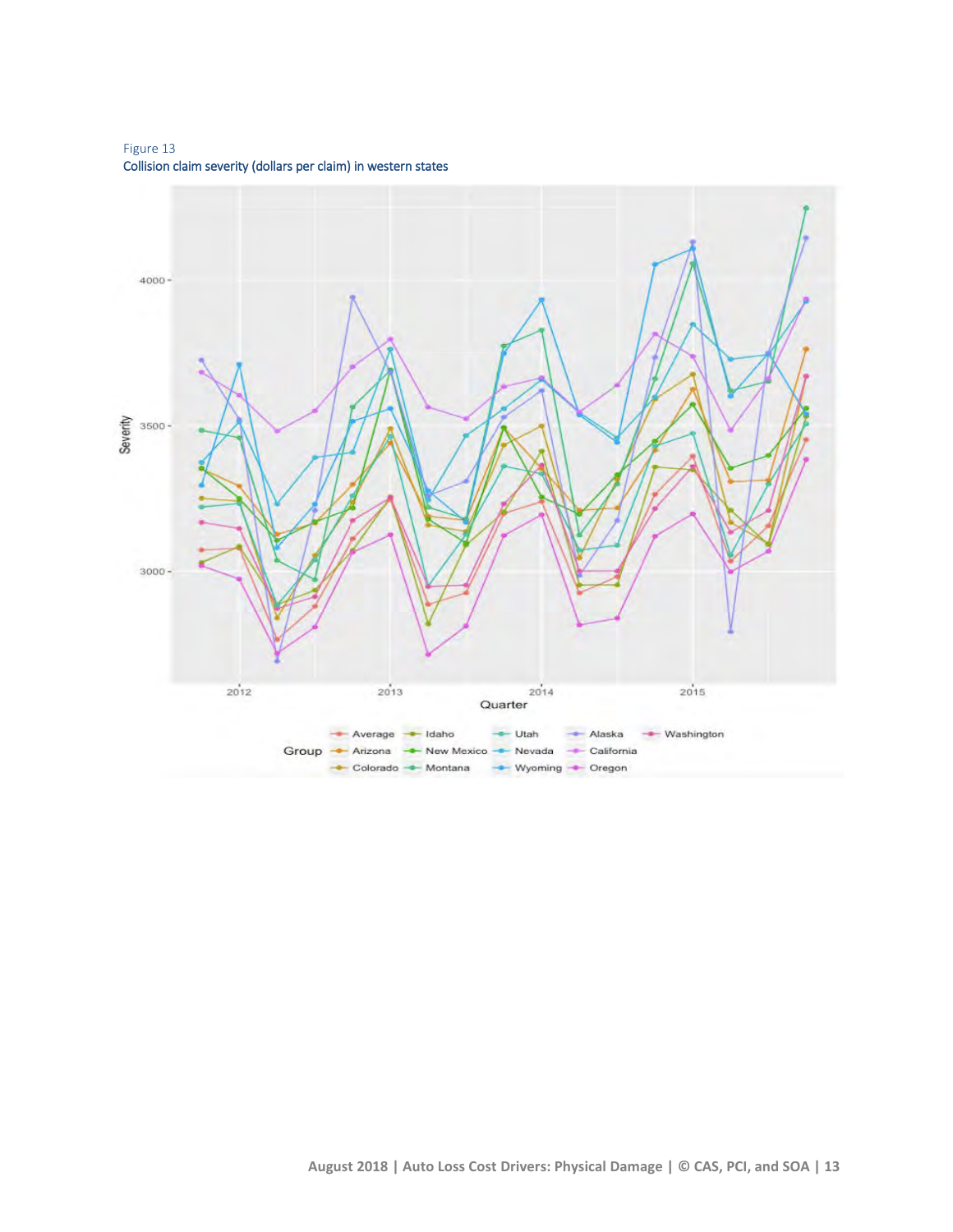## **Comprehensive Frequency**

When modeling comprehensive frequency, the variable importance chart (Figure 14) shows that the average quarterly precipitation is the most important explanatory variable.

#### **Precipitation**

It makes sense that the precipitation would be related to comprehensive frequency. More precipitation means more chance for damaging precipitation (hail, ice, etc.) But, we observe from the quintile plots (Figure 15) that average quarterly precipitation is negatively related to comprehensive frequency. We see a similar negative trend when looking at the quintile plots for licensed drivers (Figure 16).

Both negative trends seem to be due to spatial variation rather than temporal trends. States in the mid-west and southwest have lower average precipitation and higher comprehensive frequency. Likewise, there are proportionally fewer licensed drivers in the mid-west (a higher

#### Figure 14 Variable importance plot



comprehensive frequency area) than on either coast. Figure 17 shows the average comprehensive frequency and Figure 18 shows the average precipitation by state.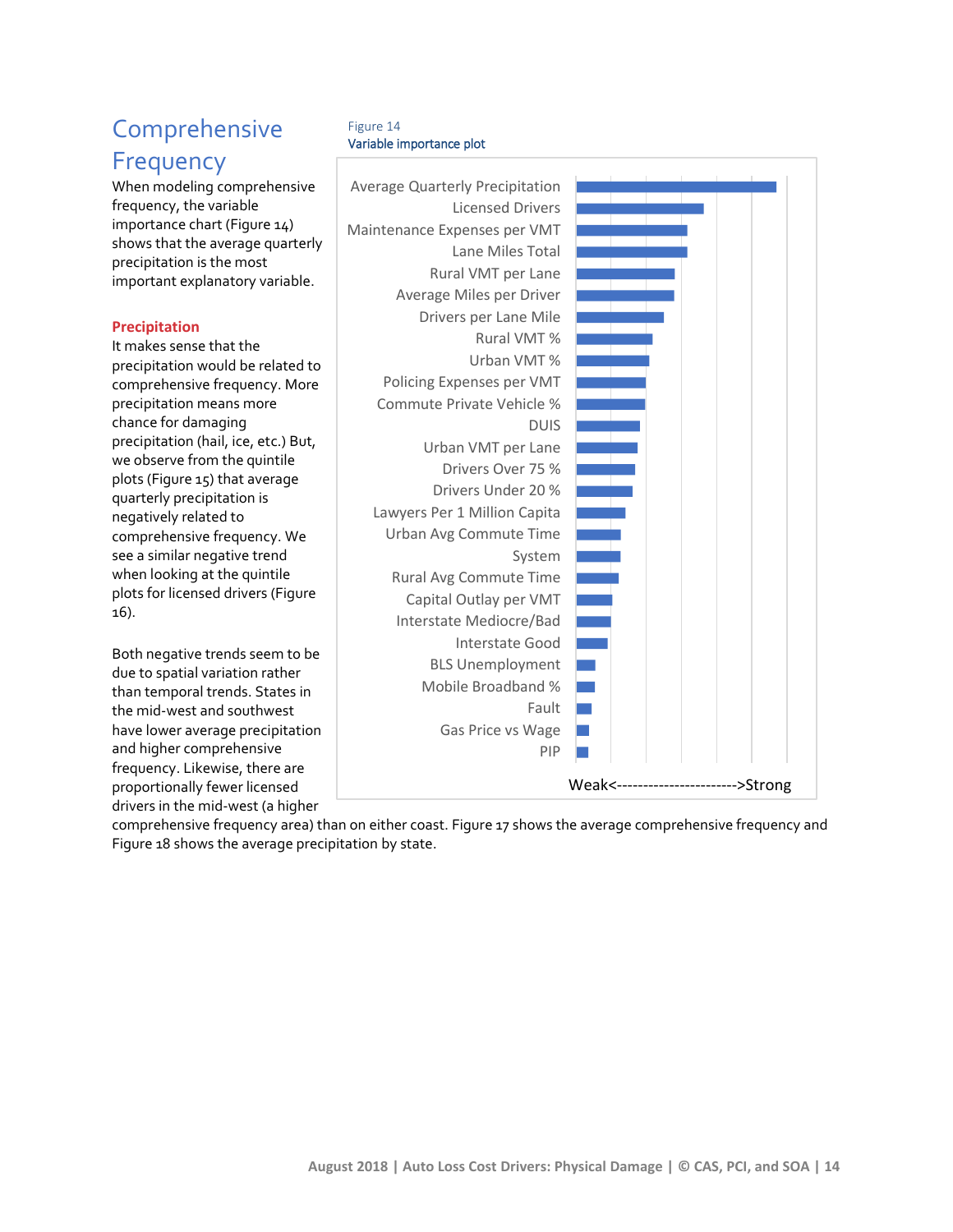Figure 15 Quarterly precipitation quintile plot



Licensed drivers quintile plot







#### **Hail**

Hail storms and comprehensive frequency follow similar seasonal trends. Using data on hail from NOAA, the ten states with the most hail are Texas, Kansas, Nebraska, Oklahoma, South Dakota, Missouri, Iowa, North Carolina, Colorado, and Illinois. The comprehensive frequency in those ten states has a stronger seasonal trend than the other states (Figure 19). Most severe hailstorms occur in the second and third quarters. The comprehensive frequency trend in those ten states is also significantly higher in the second and third quarters than in the first or fourth.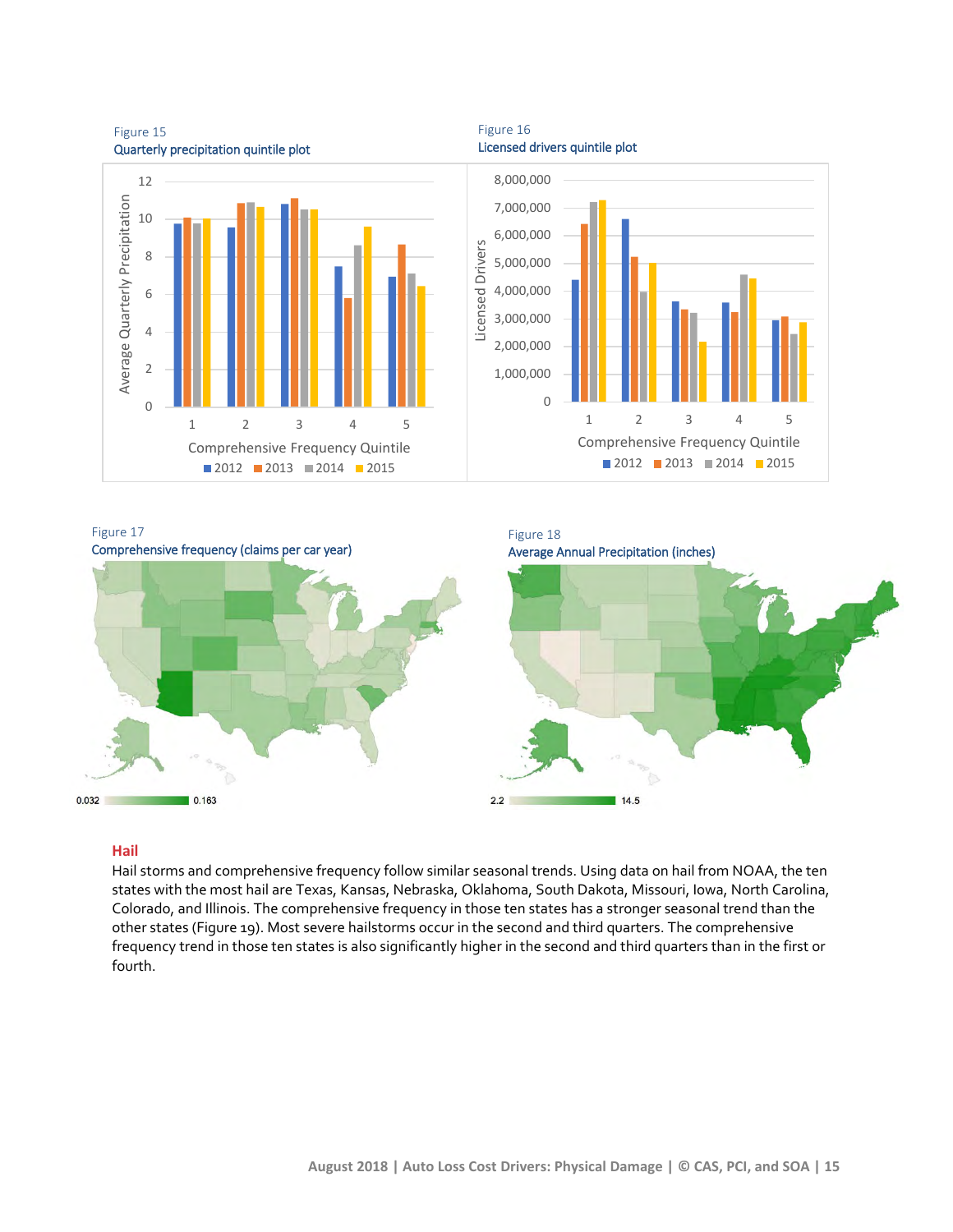

Figure 19 Quarterly comprehensive frequency for the ten highest hail states against the other states

#### **Zero-Deductible Windshield Replacement**

Eight states mandate zero-deductible windshield replacement (Arizona, Connecticut, Florida, Kentucky, Massachusetts, Minnesota, New York, and South Carolina) with conditions varying between each state. These states, on average, have higher comprehensive frequency than states without the requirement (Figure 20). Much of the difference can be attributed to Arizona (the state with the highest comprehensive frequency), but even after removing Arizona the zero-deductible states still have significantly higher comprehensive frequency.





#### **Conclusion**

The seasonal pattern in comprehensive frequency seems to be related to a similar seasonal pattern in the prevalence of hailstorms. States with mandated zero-deductible windshield replacement also seem to have higher comprehensive frequency. Many of the variables we use to analyze the other coverages do not appear to be significantly related to comprehensive frequency.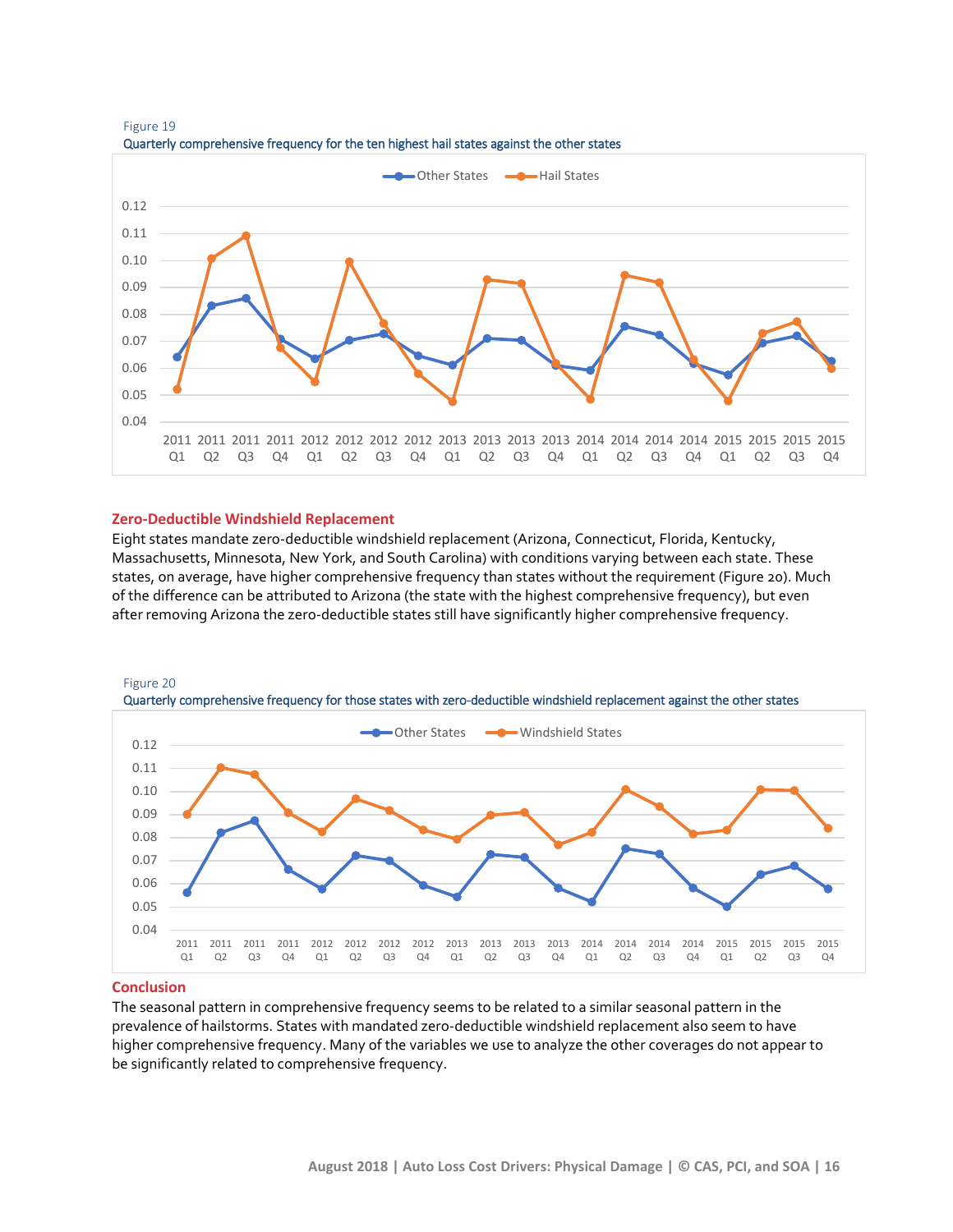## Comprehensive Severity

In extreme cases, the severity of comprehensive claims will be driven by natural disasters. One disaster within the range of this data is Hurricane Sandy, which hit New York and New Jersey in the fourth quarter of 2012. Comprehensive severity in those quarters is far above any other observations. Therefore, our analysis will proceed without including these observations, as they give unnecessary leverage to specific explanatory variables.

The variable importance plot (Figure 21) shows us that the number of drivers per lane mile and the average miles per driver are the most important explanatory variables. The following quintile plots (Figures 22 and 23) show that drivers per lane mile demonstrates a negative correlation with comprehensive severity, and the average miles per driver displays a positive correlation.

#### Figure 21 Comprehensive severity variable importance plot

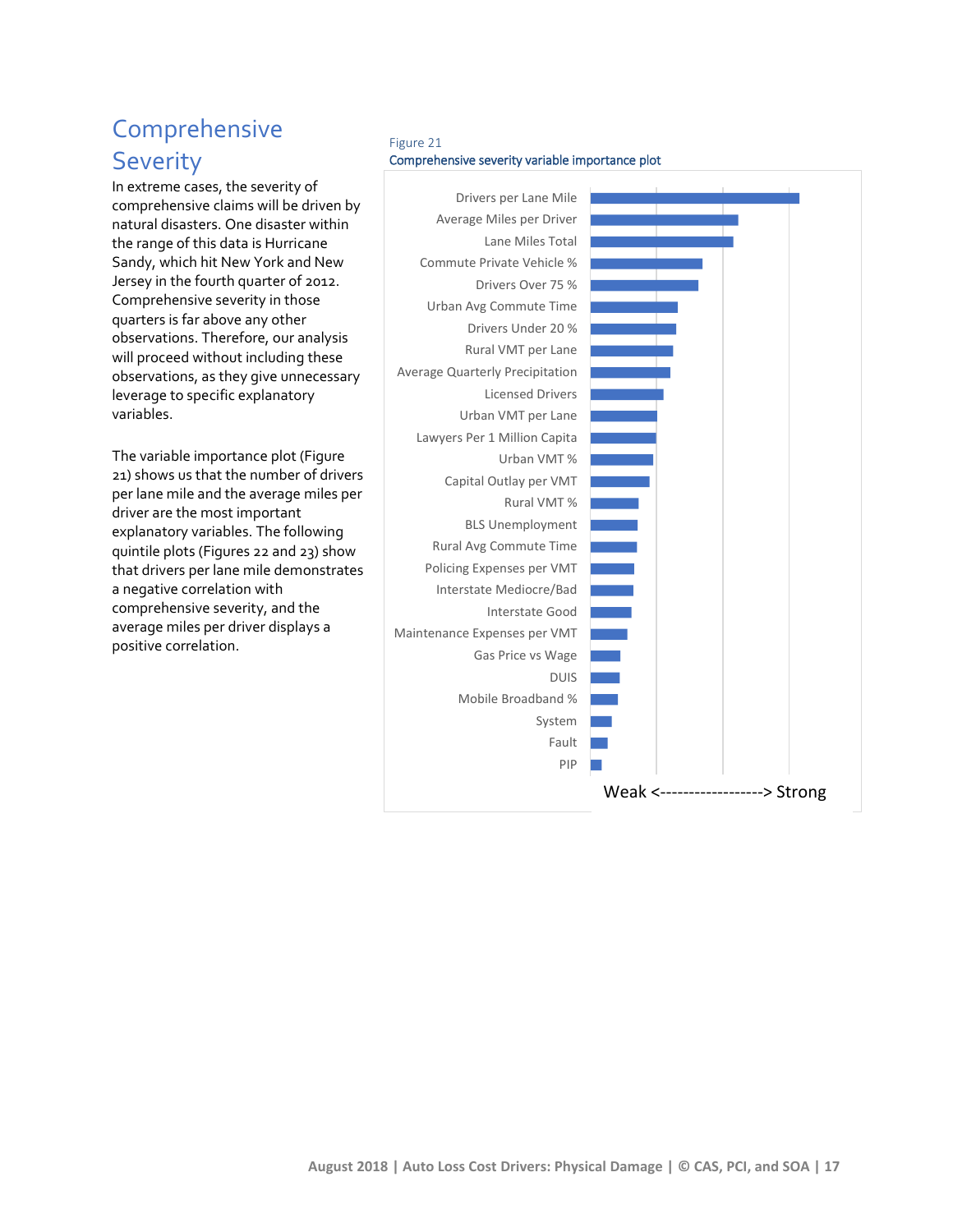

Figure 23

## Figure 22

#### **Relationship with Comprehensive Frequency**

Figure 19 demonstrates how on an average state-by-state basis, comprehensive frequency and severity are negatively correlated. Arizona is an extreme example of this – it has the highest average comprehensive frequency, and the second lowest comprehensive severity. This also makes sense with more (relatively low cost) windshield claims in those states because of the zero-deductible requirement. It is likely the case that factors such as this drive the negative correlation between frequency and severity.

Additionally, frequency tends to decrease over this time and severity tends to increase. Severity increases largely due to inflation while the decrease in frequency could be due to improved safety features preventing animal collisions and theft.





Scatterplot comparing comprehensive frequency and severity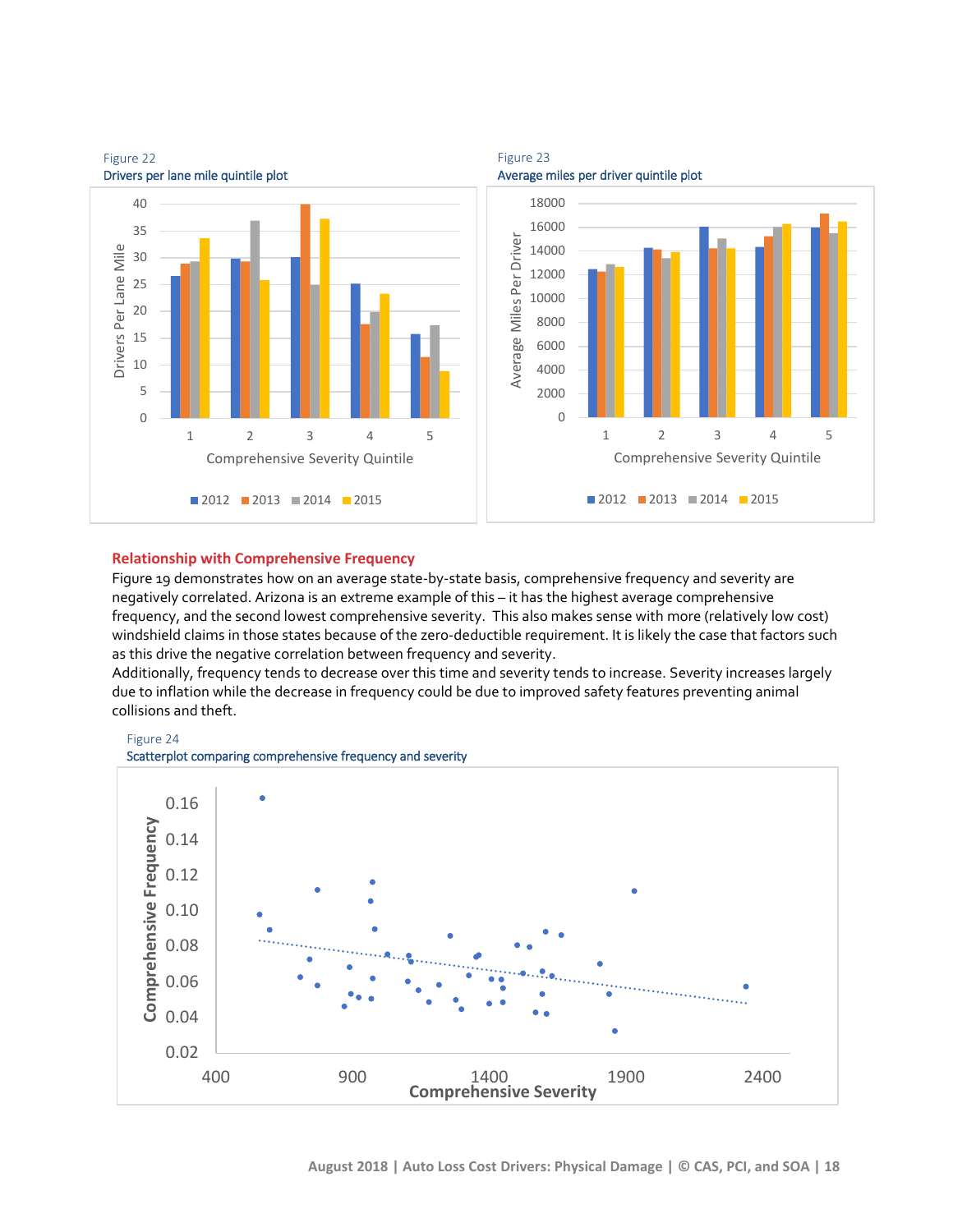#### **Tornadoes**

Of the possible causes of severe comprehensive claims, tornadoes could have a large influence. States that rank high in tornado occurrences include Delaware, Florida, Illinois, Indiana, Iowa, Kansas, Louisiana, Mississippi, Missouri, Nebraska, Oklahoma, South Dakota, and Texas.

Figure 25 shows the difference between those 13 tornado states and states with fewer tornadoes. Oklahoma has the highest comprehensive severity and is also one of the highest tornado states. Even after removing Oklahoma, the tornado states have higher average severity than the other states.

Like the trend of hail, tornadoes follow a seasonal trend. Tornadoes seem to spike during the second quarter. This follows the severity pattern in the tornado states in Figure 20. Notice that the quarterly pattern is not as



pronounced in the non-tornado states. To compare the spatial distribution, Figure 26 plots the comprehensive severity while Figure 27 shows the tornado count. The pattern is similar to the one between hail and comprehensive frequency, though not as obvious.